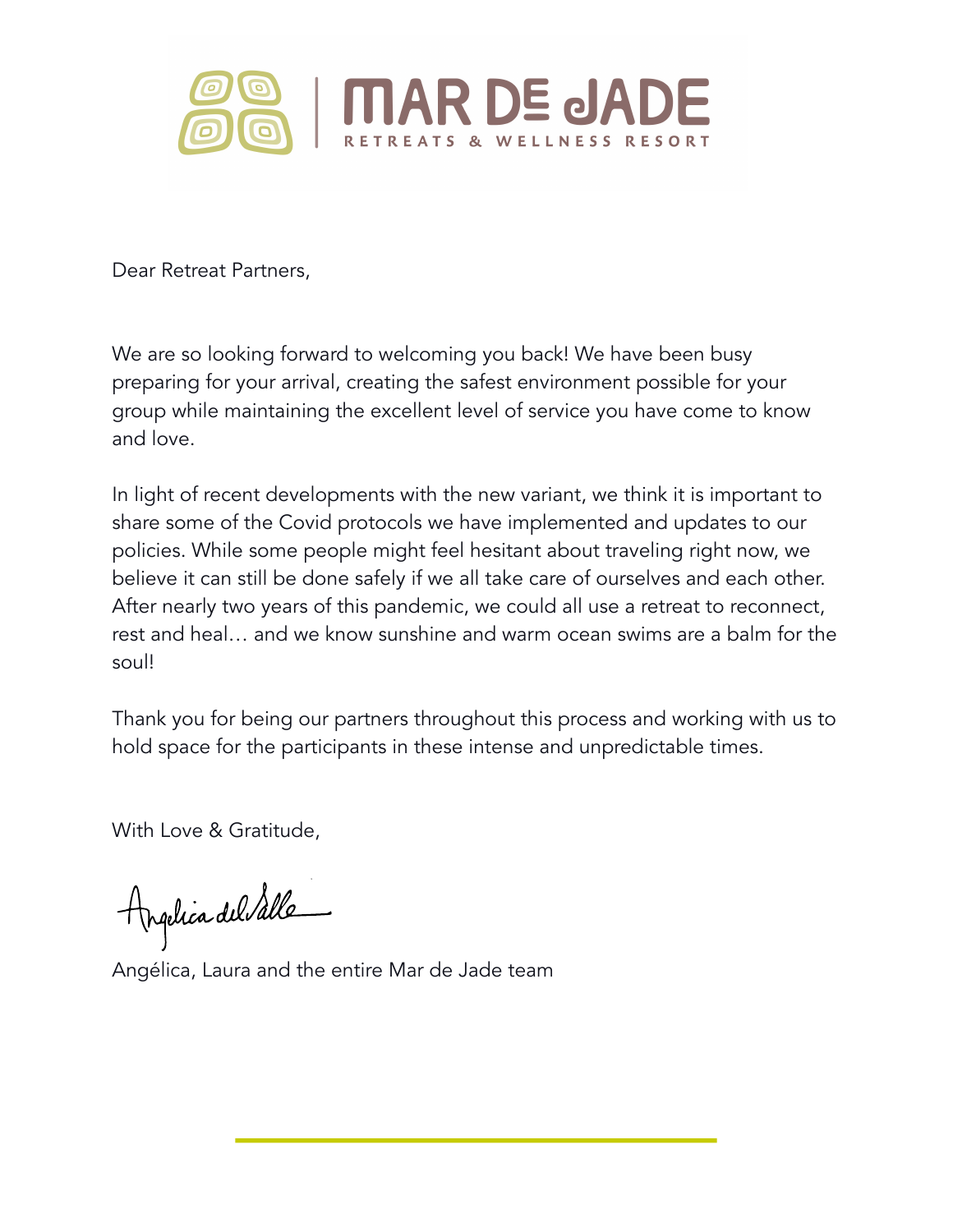# COVID Protocols

We are guided by the scientific evidence that shows the three most essential tools proven to combat the spread of COVID-19 are vaccines, testing, and masking.

### VACCINES

Vaccines and boosters have proven to be the most effective way of preventing severe illness. Fortunately, they are widely available in the US, Canada, Mexico, and many other countries.

- We have implemented a company policy requiring our entire team to be vaccinated. All of our staff have been happy to have access to vaccines, and everyone is fully vaccinated.
- We request our guests be vaccinated and boosted when possible. To protect our staff from constant exposure from visitors, if a guest is not vaccinated, we require proof of a negative covid test (taken one day before arrival) and an antigen test taken two days after arrival.
- To make it more streamlined, we ask that as retreat leader, you collect this information from your participants at the time of booking or before arrival for existing reservations.

### **TESTING**

Testing is essential to detect breakthrough infections and prevent transmission in large gatherings. Frequent testing is also a great way to put everyone's mind at ease so they can let go of fear, feel comfortable sharing space with others, and fully settle into their retreat experience. Fortunately, at-home tests are quick, easy, and inexpensive.

• Guests should purchase and bring at home antigen testing kits (at least 3-4 tests per person). We have found **[Binax Now](https://www.walgreens.com/store/c/binaxnow-covid-19-antigen-rapid-self-test-at-home-kit/ID=300414527-product) works well**, but other brands are available. They are over the counter and sold at most large chain pharmacies.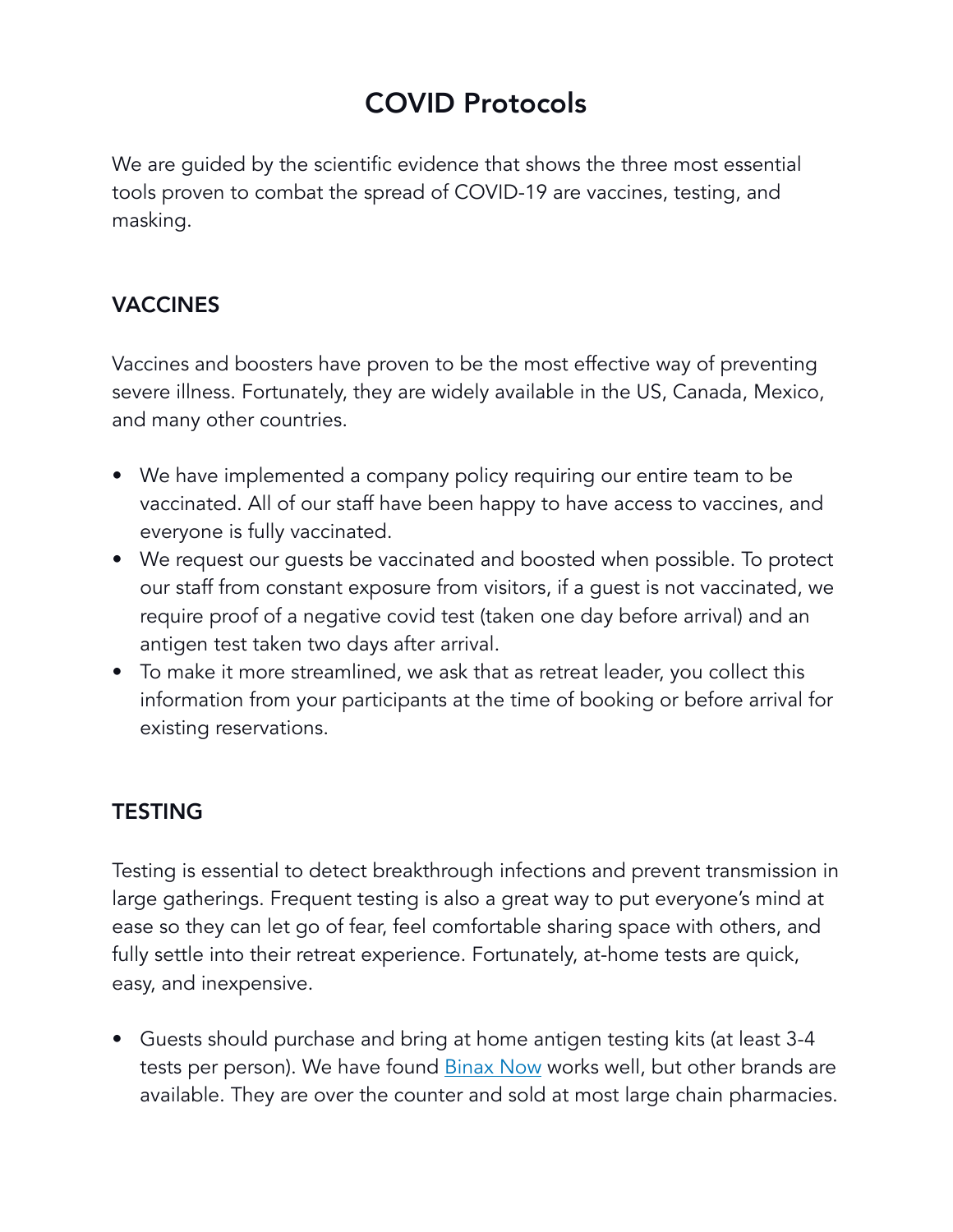Results take 15 minutes and indicate whether a person is infectious at the time the test was taken.

- Home tests are NOT available in Mexico, only certified labs administer tests. So for self-testing purposes in a group setting, each person needs to bring their own tests.
- We recommend the entire group self-test one day, and four days after arrival. For example: if arriving on a Saturday, self-test on Sunday and Wednesday, and lab test on Friday for Saturday departure.
- Regardless of the group testing schedule, if anyone presents symptoms at any time they should immediately isolate and self-test.
- Testing for travel: The US requires an antigen test taken the day before returning from international travel (not 24hrs so there is some wiggle room with flight times). Canada requires a PCR test taken within 3 days of returning. We have partnered with a local certified lab that comes to Mar de Jade to administer the tests. They provide printed and electronic results that are valid for travel. The cost of the antigen test is \$800 pesos (about \$40 USD). The cost of the PCR is \$2,900 pesos (about \$150 USD).
- We must have the correct departure information for all participants ahead of time, including departure date, airline, flight number, flight time, and final destination (to confirm if they require an antigen or PCR test). It is also essential to know if a guest is staying in Mexico after leaving Mar de Jade, since testing with the rest of the group won't serve them for travel purposes. Please collect this information for your participants and send it to us at least 3 weeks before arrival.

### MASKING

Masks are an easy and effective way to protect ourselves those around us. Their use is especially critical in crowded indoor settings, such as airports, where N95 or KN95 are the most effective options. Fortunately, most of Mar de Jade's shared spaces are outdoors, with a constant ocean breeze and enough space to spread out. However, we do require masking in certain areas:

- Staff must be masked at all times while at work.
- Guests must be masked during the following circumstances: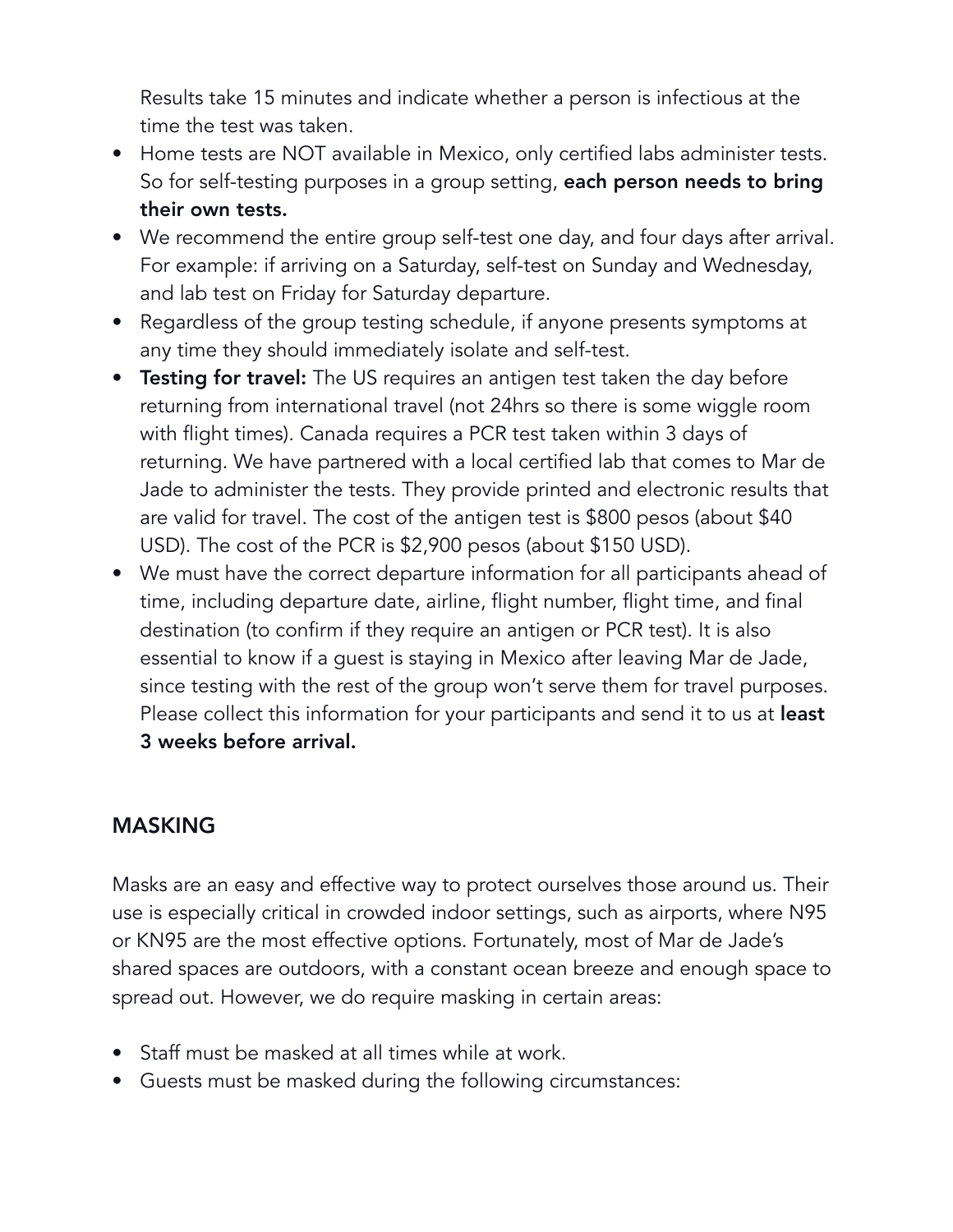- During transportation (from/to airport and excursions).
- During check-in, check-out, and generally when interacting with our staff
- During meal times while standing at the buffet line and moving around the dining room.
- Guests may remove their masks when seated at their table and in outdoor areas like the beach and pool.
- The use of face masks in the retreat halls and during retreat activities is at the group leader's discretion.

## ADDITIONAL MEASURES

We have also implemented a wide range of internal protocols to help keep our guests and staff safe and comply with local and federal health regulations. You can download the full PDF from [our website](https://mardejade.com/covid/health-safety-protocols-2020-2021/) for a detailed description. These are the most important:

- We installed plexiglass barriers at the buffet, and food is served by masked staff members.
- Enhanced room cleaning between stays includes airing out and sanitizing the entire space before the next guests' arrival.
- Hand sanitizer is readily available throughout the property.
- High-touch areas such as railings and door handles are sanitized frequently.
- Frequent testing for staff members and paid sick leave includes coverage if someone tests negative but presents symptoms.

## PROTOCOL IN CASE OF A POSITIVE COVID RESULT FOR GUESTS

Should a guest receive a positive covid result (with or without symptoms) while at Mar de Jade, the following protocols will be implemented:

• As per the most recent CDC quidelines (updated 12/27/21): "people who test positive should isolate for 5 days and, if asymptomatic at that time, they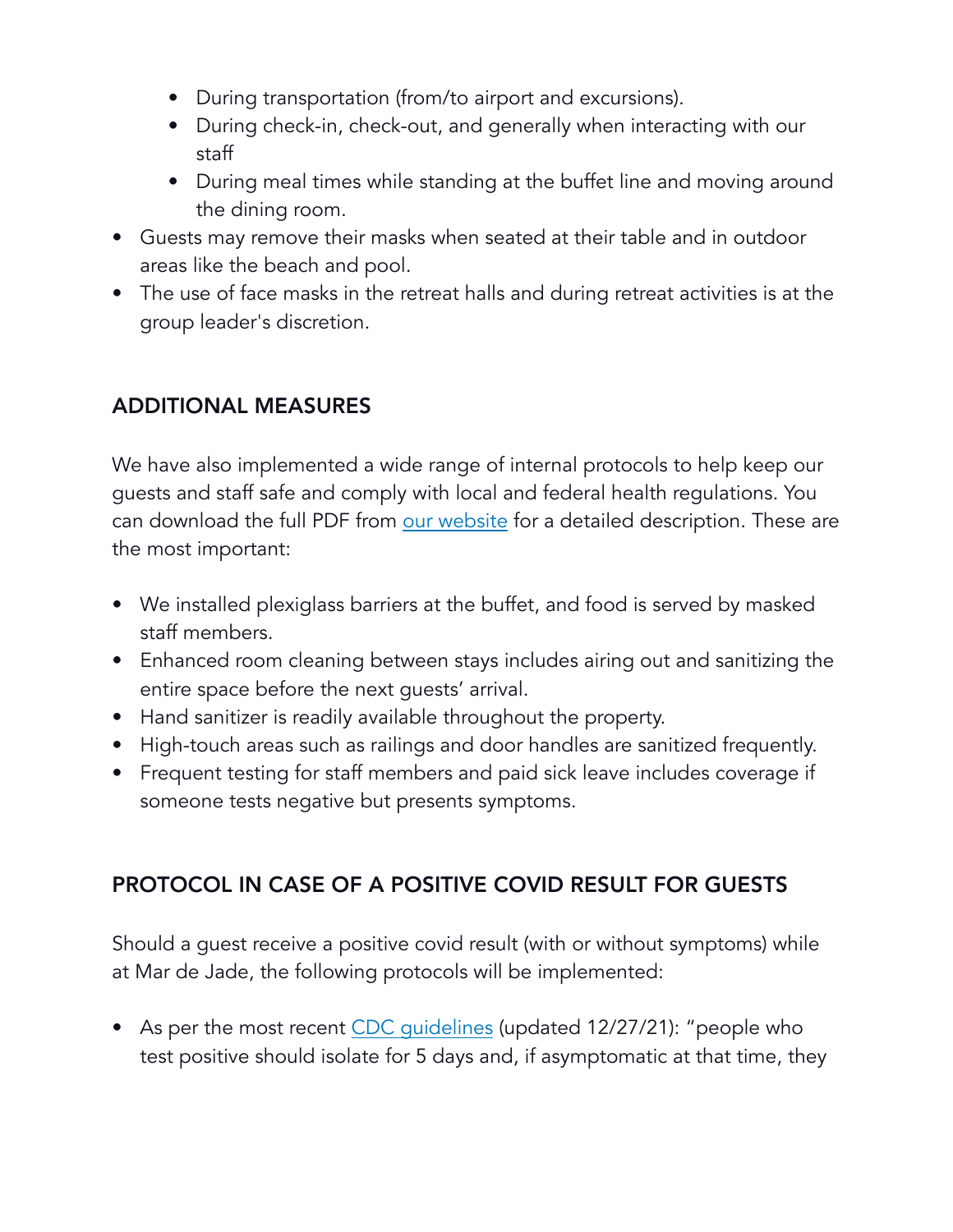may leave isolation if they can continue to mask for 5 days to minimize the risk of infecting others".

- If someone tests positive while at Mar de Jade, they are required to isolate for 5 days in their room. If they were sharing a room, we will provide a separate room. Our staff will deliver all meals and purified water to their room.
- If they must stay beyond their original reservation dates due to a positive result, we will accommodate them and offer a 20% discount on our rates for the additional nights. While the type of room is subject to availability, we do hold rooms for this type of situation.
- Once the period of isolation ends, they will be able to fly home with their positive result and an accompanying doctor's letter certifying they are no longer contagious, which we can arrange for.

## GUEST CANCELATIONS

We want to remind you of our current guest cancelation policy (below). Please make sure to align your policies with ours. We are maxed out on making exceptions! We rely on you to ensure participants understand and agree to these policies.

We HIGHLY recommend guests protect their investment with travel insurance. You may even consider making it a requirement for your retreat.